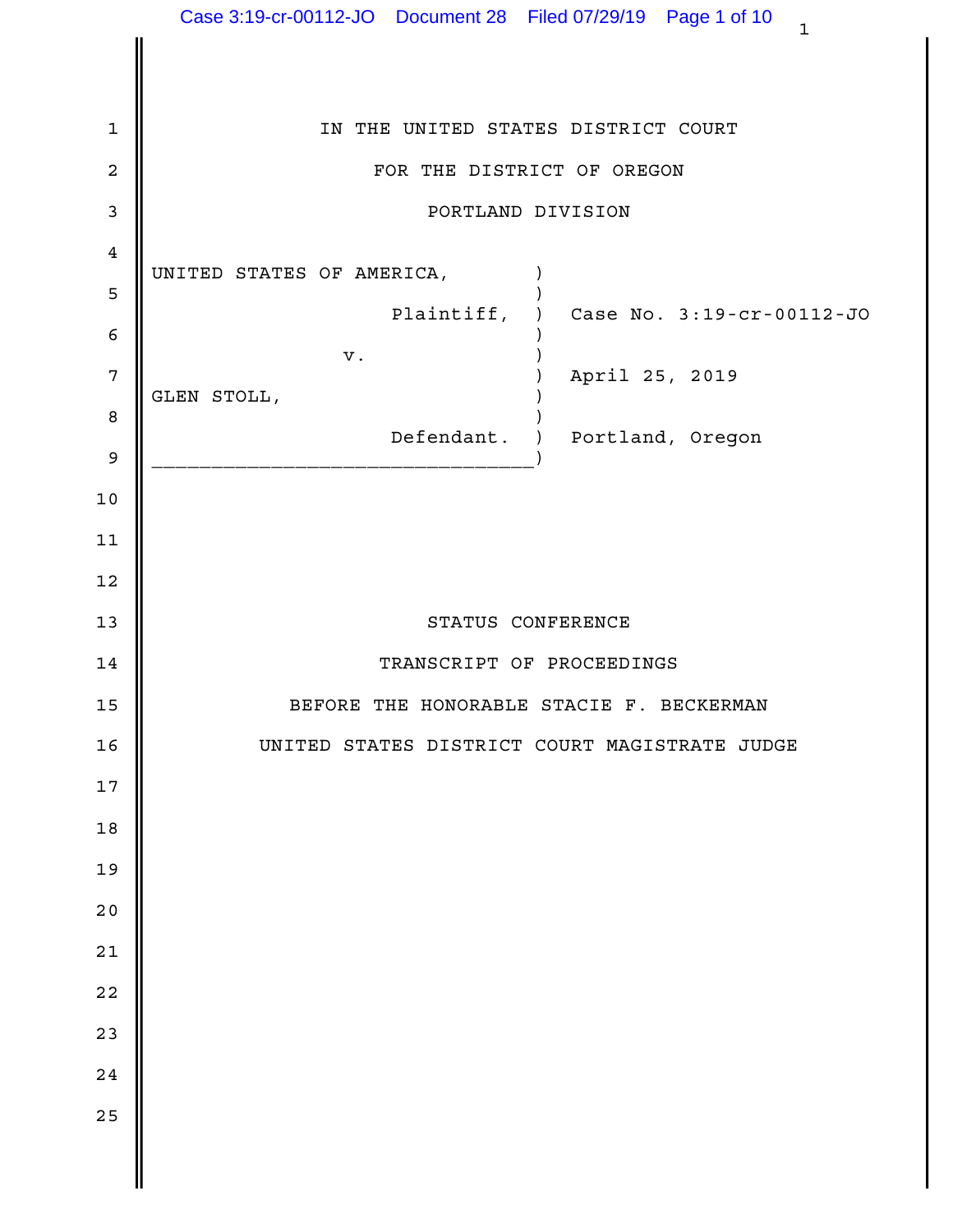|                  |                    | Case 3:19-cr-00112-JO  Document 28  Filed 07/29/19  Page 2 of 10<br>$\overline{a}$ |  |
|------------------|--------------------|------------------------------------------------------------------------------------|--|
|                  |                    |                                                                                    |  |
| $\mathbf{1}$     |                    | APPEARANCES                                                                        |  |
| $\boldsymbol{2}$ | FOR THE PLAINTIFF: |                                                                                    |  |
| $\mathsf 3$      |                    | SCOTT E. BRADFORD<br>U.S. Attorney's Office                                        |  |
| $\overline{4}$   |                    | 1000 SW Third Avenue<br>Suite 600                                                  |  |
| 5                |                    | Portland, OR 97204                                                                 |  |
| $\epsilon$       | FOR THE DEFENDANT: | NOAH A. F. HORST                                                                   |  |
| $7\phantom{.0}$  |                    | Levi Merrithew Horst PC<br>610 SW Alder Street                                     |  |
| $\,8\,$          |                    | Suite 415<br>Portland, OR 97205                                                    |  |
| $\mathsf 9$      |                    |                                                                                    |  |
| 10               |                    |                                                                                    |  |
| 11               |                    |                                                                                    |  |
| 12               |                    |                                                                                    |  |
| 13               |                    |                                                                                    |  |
| 14               | COURT REPORTER:    | Jill L. Jessup, CSR, RMR, RDR, CRR, CRC                                            |  |
| 15               |                    | United States District Courthouse<br>1000 SW Third Avenue, Room 301                |  |
| 16               |                    | Portland, OR 97204<br>$(503)$ 326-8191                                             |  |
| 17               |                    |                                                                                    |  |
| $18$             |                    | $\star$<br>$\star$<br>$\star$                                                      |  |
| 19               |                    |                                                                                    |  |
| $20$             |                    |                                                                                    |  |
| $2\,1$           |                    |                                                                                    |  |
| $2\,2$           |                    |                                                                                    |  |
| 23               |                    |                                                                                    |  |
| $2\,4$           |                    |                                                                                    |  |
| 25               |                    |                                                                                    |  |
|                  |                    |                                                                                    |  |
|                  |                    |                                                                                    |  |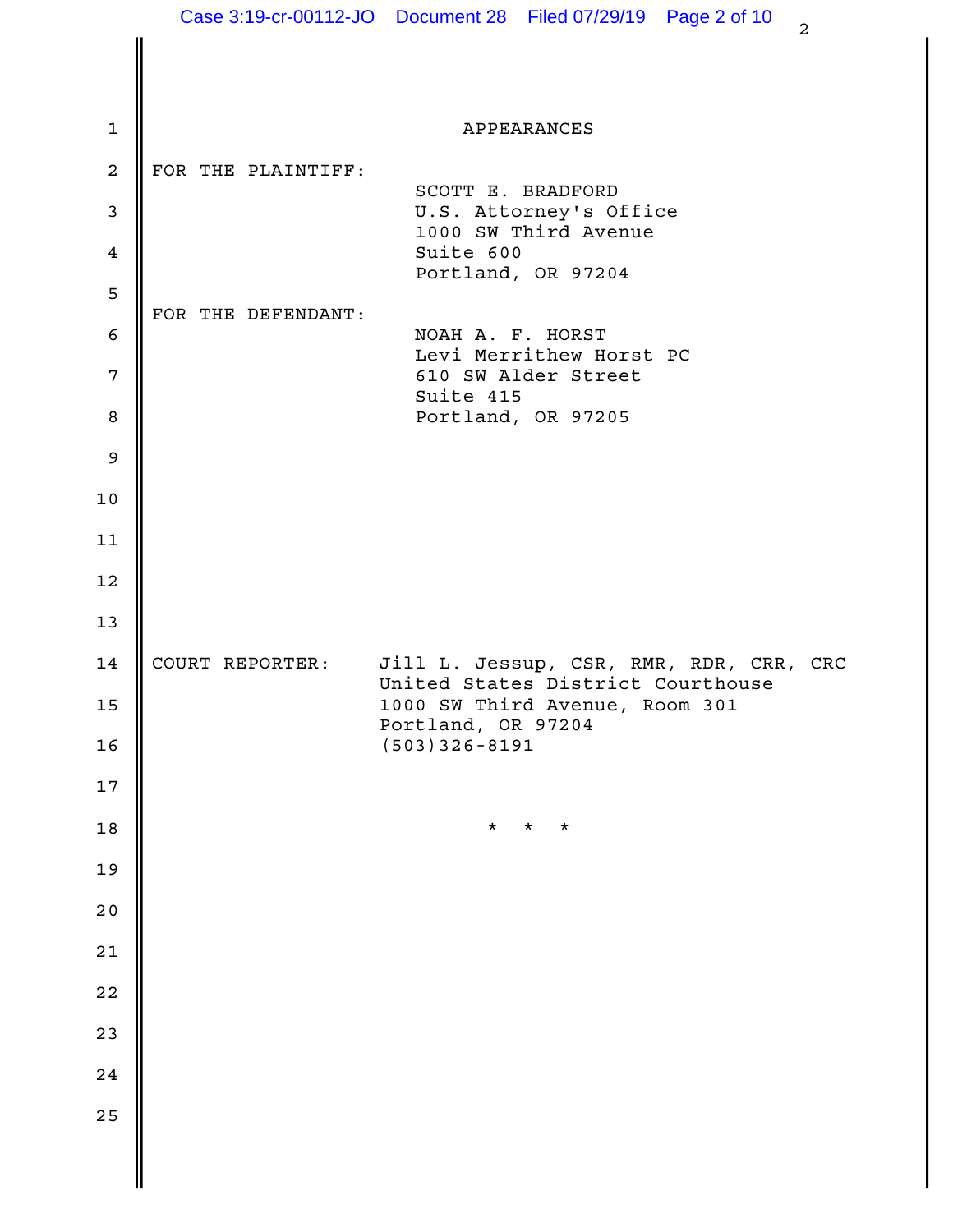|             | Case 3:19-cr-00112-JO  Document 28  Filed 07/29/19  Page 3 of 10<br>3 |  |
|-------------|-----------------------------------------------------------------------|--|
|             |                                                                       |  |
| $\mathbf 1$ | TRANSCRIPT OF PROCEEDINGS                                             |  |
| 2           | (April 25, 2019)                                                      |  |
| 3           | (In open court:)                                                      |  |
| 4           | The next case before the Court is<br>MR. BRADFORD:                    |  |
| 5           | United States of America v. Glen Stoll. Case No. 19-cr-00112.         |  |
| 6           | This case is assigned to Judge Jones. The defendant is                |  |
| 7           | present, out of custody, and accompanied by counsel,                  |  |
| 8           | Mr. Noah Horst.                                                       |  |
| 9           | Now is the time set for a hearing on the defendant's                  |  |
| 10          | failure to comply with his conditions of release, and I note          |  |
| 11          | that we were before the Court for his initial arraignment and         |  |
| 12          | detention hearing last Friday. So less than a week ago, and           |  |
| 13          | we're already back before the Court due to the defendant's            |  |
| 14          | failure to comply with directives given to him by the Court and       |  |
| 15          | Pretrial Services                                                     |  |
| 16          | Thank you.                                                            |  |
| 17          | THE COURT:<br>Mr. Horst?                                              |  |
| 18          | MR. HORST:<br>Thank you, Judge.                                       |  |
| 19          | Good afternoon.<br>Noah Horst, H-o-r-s-t. We're ready to              |  |
| 20          | proceed; although, I should let the Court know Mr. Stoll and I        |  |
| 21          | met with Mr. Nischik from Pretrial, out in the hallway, and I         |  |
| 22          | think we have resolved most of the issues, such that we are           |  |
| 23          | just requesting a modification of the Court's initial order,          |  |
| 24          | ordering him to reside at a clean and sober house and, instead,       |  |
| 25          | we would like the Court to enter, with Mr. Nischik's blessing,        |  |
|             |                                                                       |  |
|             |                                                                       |  |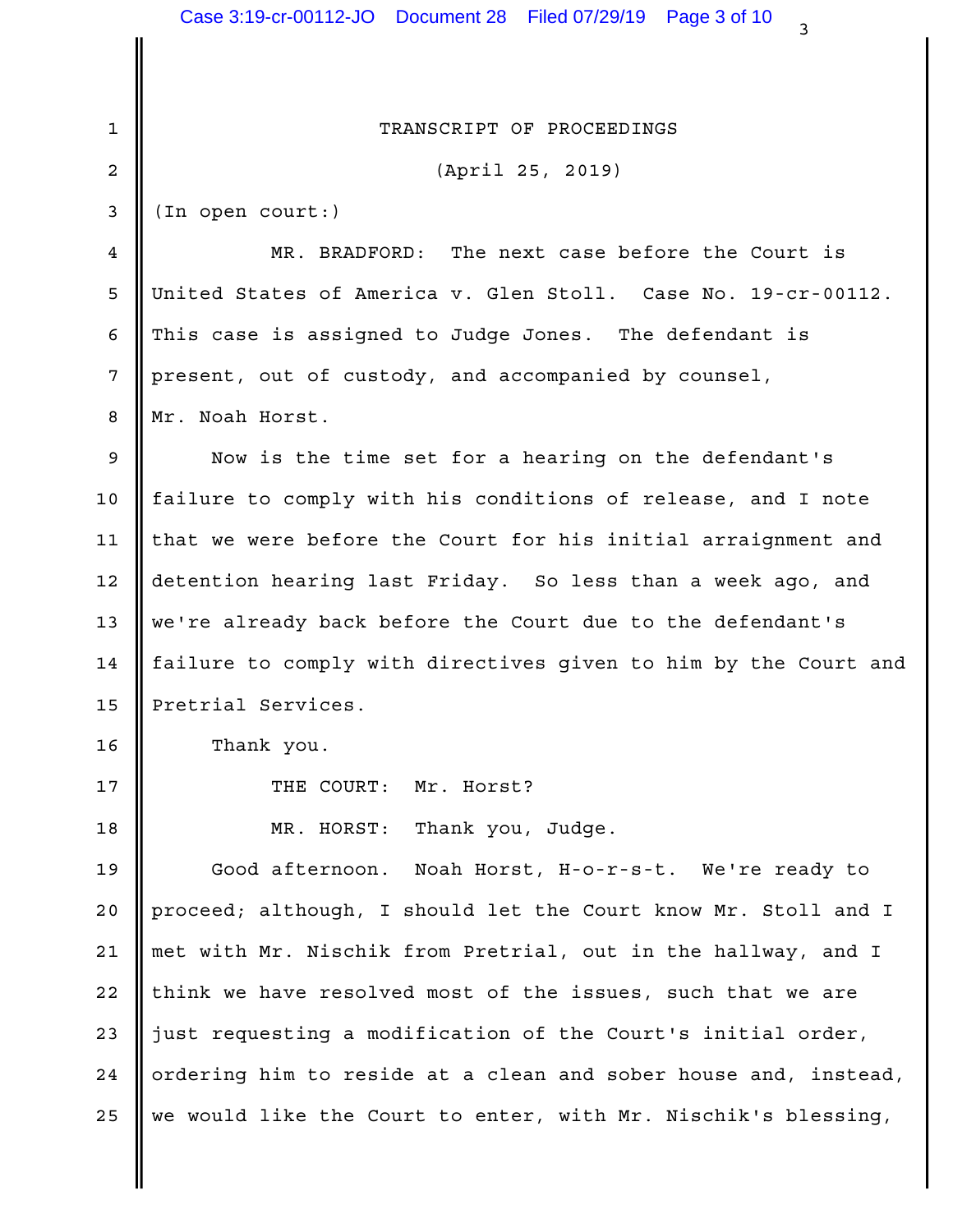1 I think, the address of his -- his house, his residence, where 2 || he lives with his wife.

3 Number of the COURT: Mr. Nischik?

PRETRIAL SERVICES OFFICER NISCHIK: Your Honor, I had 4  $5$   $\parallel$  a chance to speak with Mr. Stoll, and he indicated that the  $\parallel$ 6  $\parallel$  parsonage is actually the residence where his wife lives. She  $\parallel$ 7 || had previously provided an address, but that address was where 8 she receives her mail, and it's not where she actually resides.  $9 \parallel$  So the parsonage, his wife's address, the 7311 Grove Street  $\parallel$ 10 || address in the report, that's her residence, and that is where | 11 || Mr. Stoll is proposing that he could live, and Pretrial 12 Services supports that.

13 || I think to accomplish that, we need to have a new release 14  $\parallel$  order that puts that address into the second bulleted condition  $\parallel$ 15  $\parallel$  and replaces the one that's there now.

16 || THE COURT: Do you have any questions that you need  $17$  | answered that have not been answered adequately?

PRETRIAL SERVICES OFFICER NISCHIK: No, Your Honor. 18 Mr. Stoll was cooperative with his attorney's assistance. 19 THE COURT: Okay. Mr. Bradford? 20

21 || MR. BRADFORD: Your Honor, I think that's the | 22 ||overarching issue here is just Mr. Stoll's attitude and failure | 23 || to cooperate with Pretrial Services.

24 || At our last hearing, we talked about some of his beliefs | 25 || with the sovereign citizen movement, and, I think, some of his |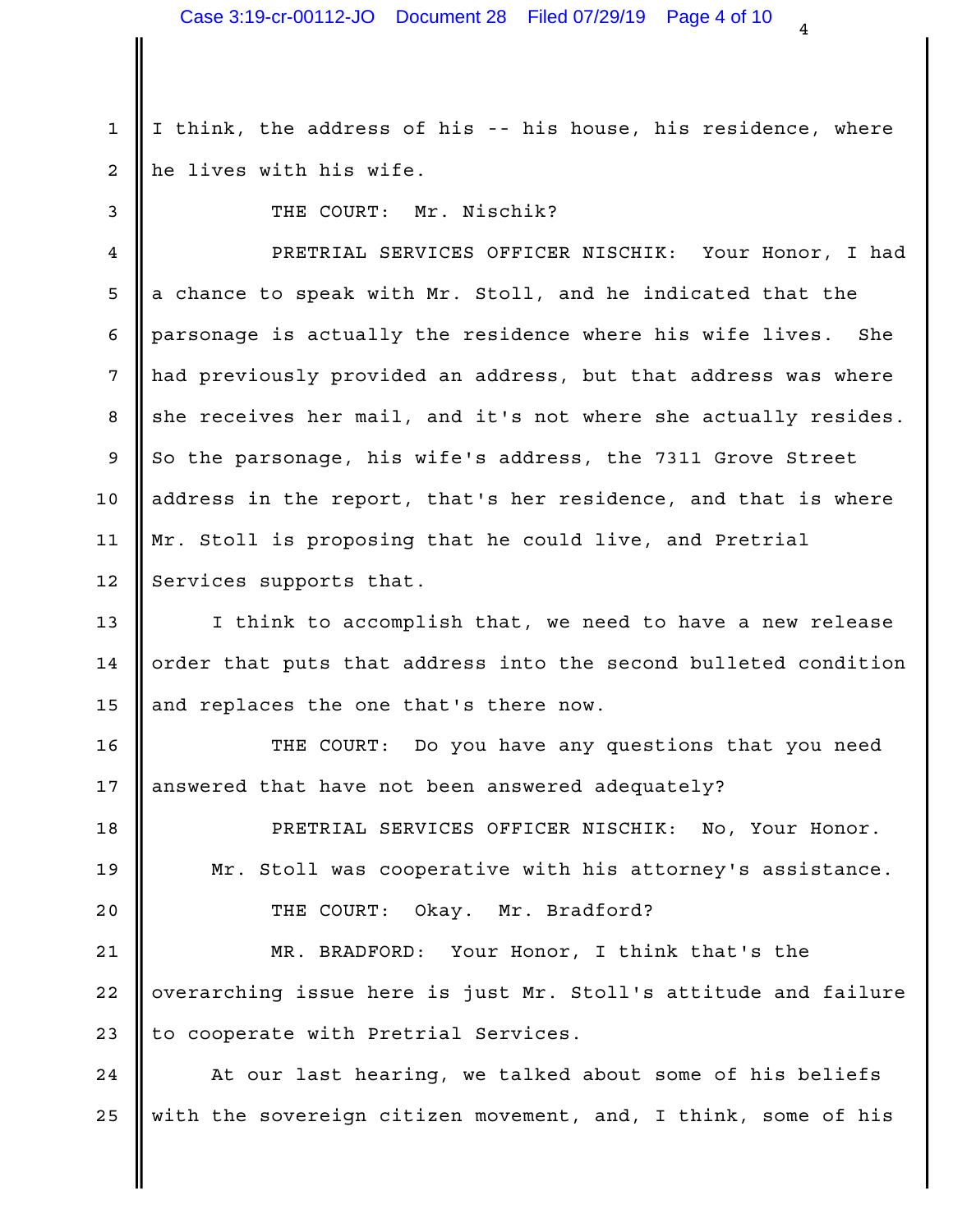1 || conversations with Mr. Nischik were disappointing, to say the 2 || least. When he was asked simple questions, he would just 3 simply respond -- like, "Where do you live? Where do you plan 4 || to reside?" "I don't understand your question," and refused to | 5 || answer the questions that Mr. Nischik was asking him. These || 6 || are not difficult questions. Pretty easy. Pretrial Services | 7 || has tried to be fairly reasonable.

8 || So I am concerned that this a pattern and practice that 9 || will continue. I hope it won't. I hope having to come back to | 10  $\parallel$  court less than a week to resolve a very simple matter that  $\parallel$ 11 || could have been resolved in a private conversation with 12 || Mr. Nischik will send a message to the defendant that he needs | 13 || to take these conditions seriously or the government will seek |  $14$  his detention.

15 || THE COURT: Mr. Horst, any thoughts on how to make | 16 || things run more smoothly going forward?

17 || MR. HORST: Judge, I've gotten a chance to spend more | 18 || time with Mr. Stoll. I think we need to continue to do that 19 || and just get sort of some preliminary rules in place where Theory 20  $\parallel$  Mr. Stoll and I understand each other and that he understands  $\parallel$ 21 || my instructions regarding communicating with Pretrial.

22 || I think the other thing that has been helpful and 23 || hopefully qualifies as a suggestion to make things go smoothly | 24  $\parallel$  in the future would be that Mr. Stoll continue to trust 25 || Mr. Nischik and Pretrial and understand that they're not the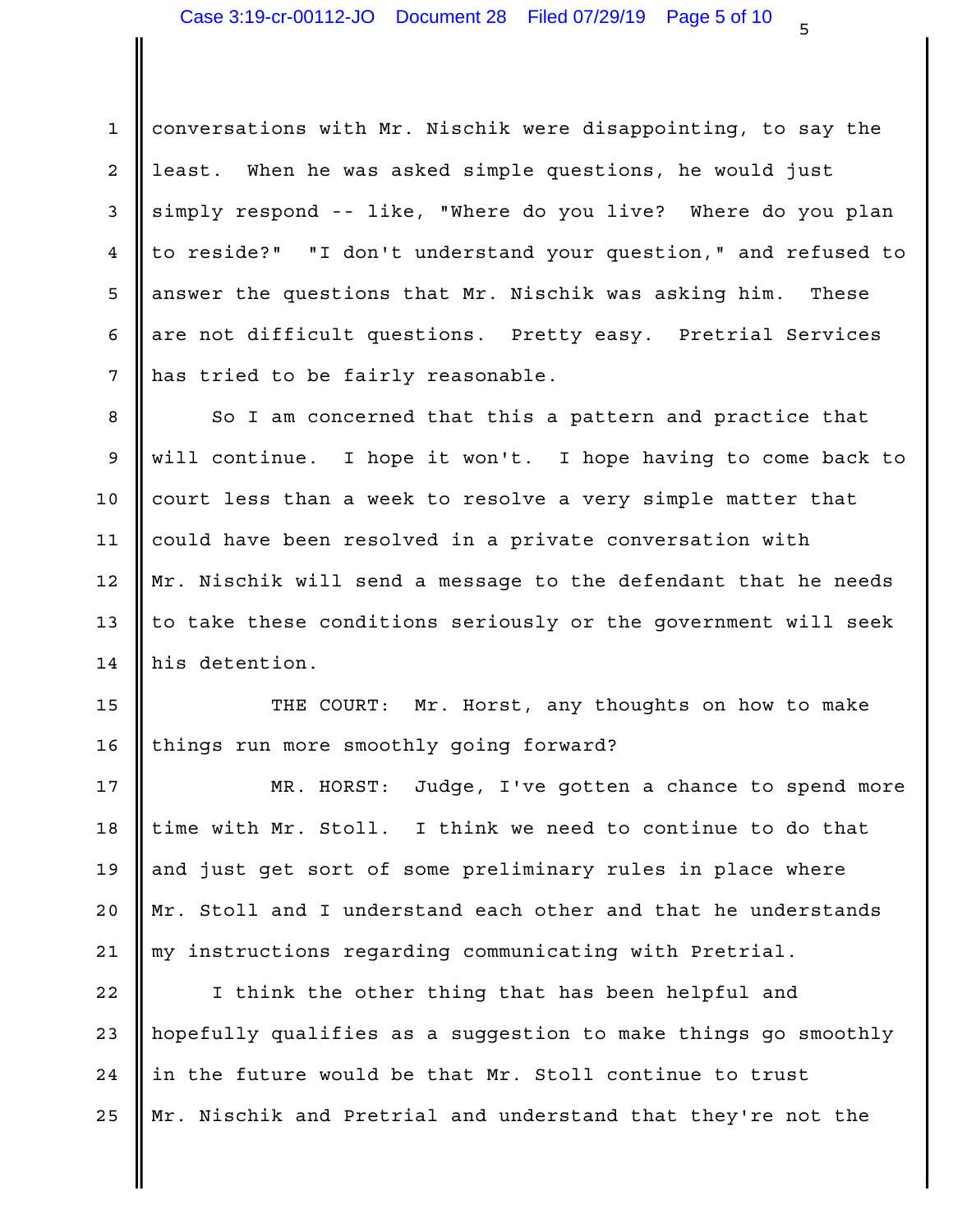1 || ones prosecuting him. They're not seeking information in order | 2 || to provide it to the government. They're seeking information | 3 || in order to supervise him for Your Honor and to make sure that 4 | he's compliant and shows up in court and that the community is  $\overline{5}$  safe.

6 || And I think that now he understands that and has met with | 7 || Mr. Nischik a second time with me, I'm hopeful that he will 8 | continue to comply.

9 || I also think, Judge, if Your Honor might clarify that || | 10 || relationship a little bit, even though Mr. Nischik works for 11 || the government, he doesn't work for the prosecutor, that may less 12 || help a little bit, as well, going forward.

Sure. Welcome back, Mr. Stoll. 13 **II** THE COURT:

14 || THE DEFENDANT: Thank you, Judge Beckerman. |

15 || THE COURT: I think your counsel made a good point, | 16 || and that is this whole process might not have been clear from | 17 || the get-go. You're not someone who's been involved in the 18 || criminal justice system for years and years, like a lot of 19 || people that we see, so I will clarify that Pretrial Services 20 || does not work with the prosecutor. They work for the Court, The 21 || and their interest is in helping you stay out in the community | 22 || so you don't have to sit in prison, pending your trial in this | 23  $\parallel$  case, and they're here to help you do that.

24 || But they also need information from you to make sure 25 ||you're not doing something that violates our rules, and so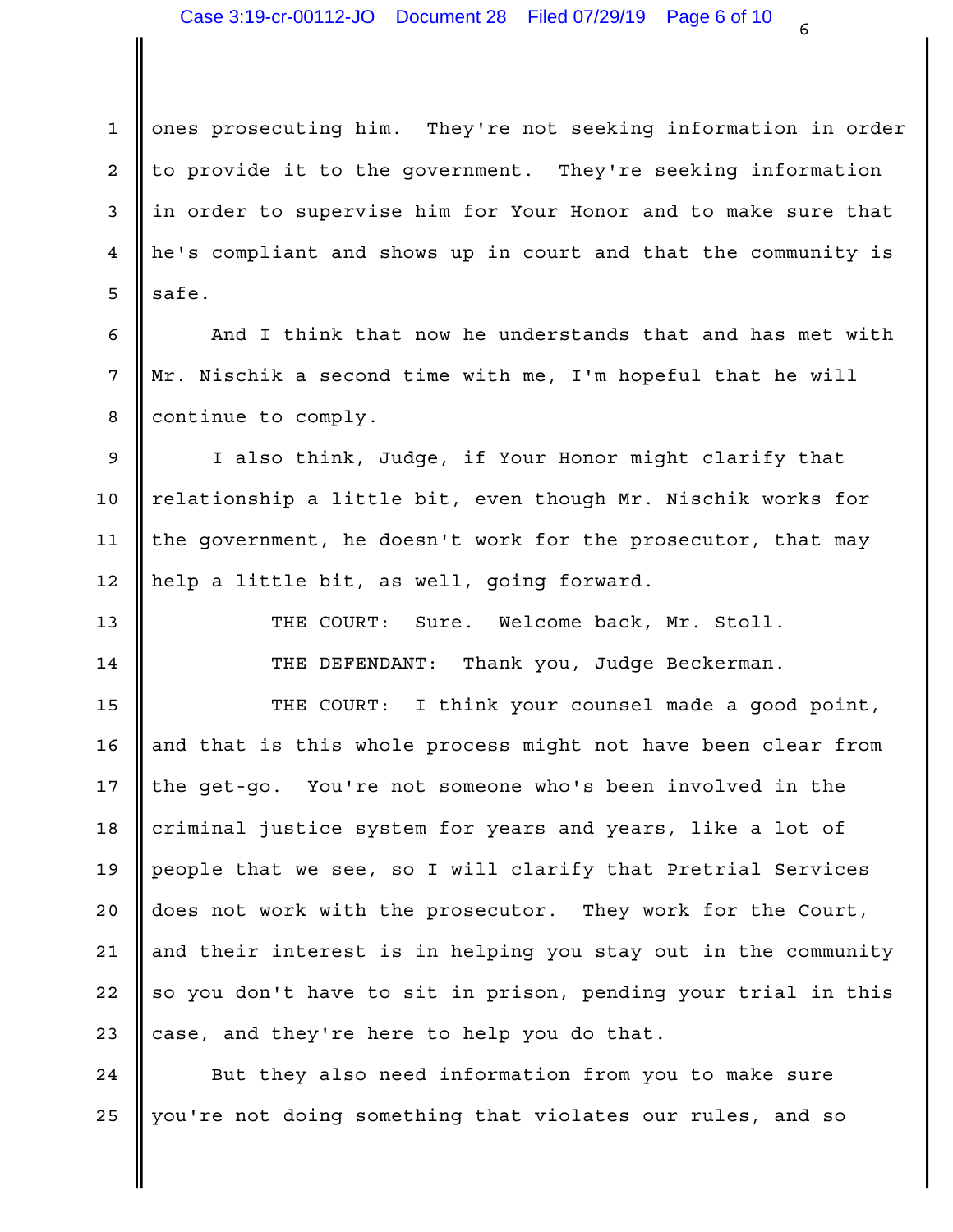1 || you -- I imagine you're unclear as to why they're asking you | 2 || all these questions. Hopefully, that is now clear. And you do | 3 || need to answer their questions. In part, because we need to 4 || know -- I send these guys out to check on people who are on 5 || pretrial release, and I need to know I'm sending them to a safe | 6 || residence. Certainly, you can imagine in our system, 7 || oftentimes they're visiting people in places that are not safe | 8 || because there's weapons there or people there that seek to harm | 9 || federal officers. We never know, and that's why we ask these 10 ||questions and make sure we know who's in the house, are there 11  $\parallel$  drugs in the house, are there firearms in the house, because I  $\parallel$ 12 || need to make sure these guys are safe and I'm not sending them | 13 || into a dangerous situation. So that's why we ask all these Theore 14 | questions.

15 || So I imagine you may have interpreted that as getting your | 16 || wife in trouble or you in trouble, and that was certainly not | 17 || Mr. Nischik's intent. He's here to help you stay out of 18 custody.

19 || So it's really important that you answer his questions. | 20 || I'm disappointed we're back this soon, but I'm hoping that once | 21 || you see what just happened, and I think that was part of the 22 || point of this exercise, is to emphasize that it's important 23 || that you work with Pretrial Services. Give him the information |  $24$  | that they're seeking.

You can always call your lawyer and say, "Hey, they're 25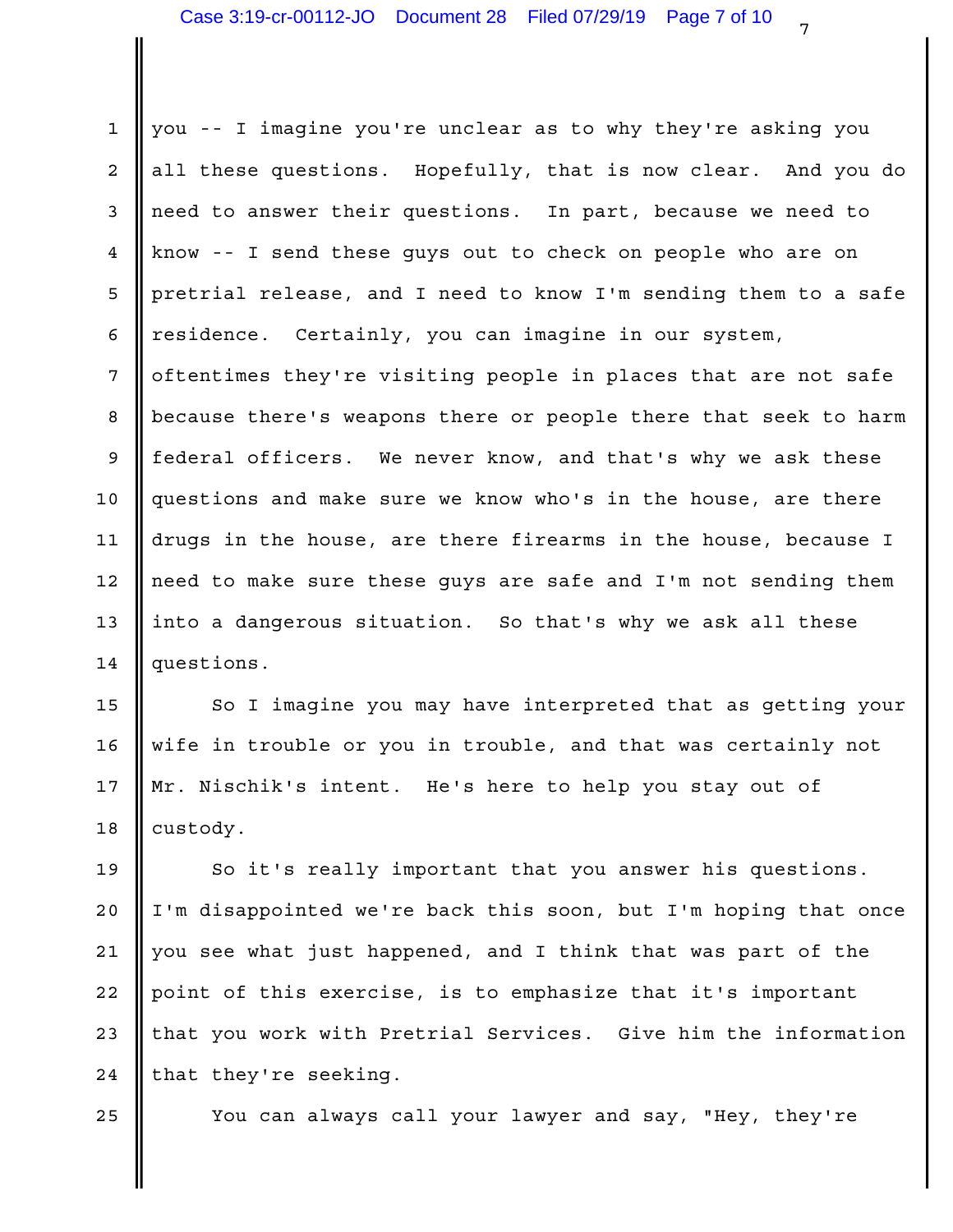1 || asking me this. I don't want to answer it for these reasons," | 2 || and he can help you navigate those questions. It's really Theory 3 ||important you work with Pretrial Services so that you don't 4 || have to keep coming back and forth to court.

5 || Do you have any questions for me, or do you feel like you | understand how this is going to go moving forward? 6

7 || THE DEFENDANT: I don't believe so. I appreciate | 8 || your explanation very much.

9 || THE COURT: Okay. I was concerned when Mr. Nischik | 10 || reported to me that you weren't willing to answer his 11 ||questions. I think I understand now maybe where your head was. | 12 || But I asked the marshals to stay because if you were refusing | 13 || to answer questions, I was going to have them take you into the l 14  $\parallel$  custody. So that's the risk here. I didn't want to do that, but I was prepared to do that because I wasn't exactly sure 15 16 || where your head was and whether you're willing to cooperate 17 going forward.

18 || So, going forward, it's very important you work with | 19 Pretrial Services. Answer their questions. Call your lawyer | 20 || if you have any questions about what is expected of you; what 21  $\parallel$  is not expected of you. You didn't get off on the right foot,  $\parallel$ 22 || but I'm confident that you get it now and you can move forward | 23 Without any more bumps in the road.

24 || Mr. Bradford, anything else that you wanted to add? | 25 || MR. BRADFORD: No, Your Honor, thank you.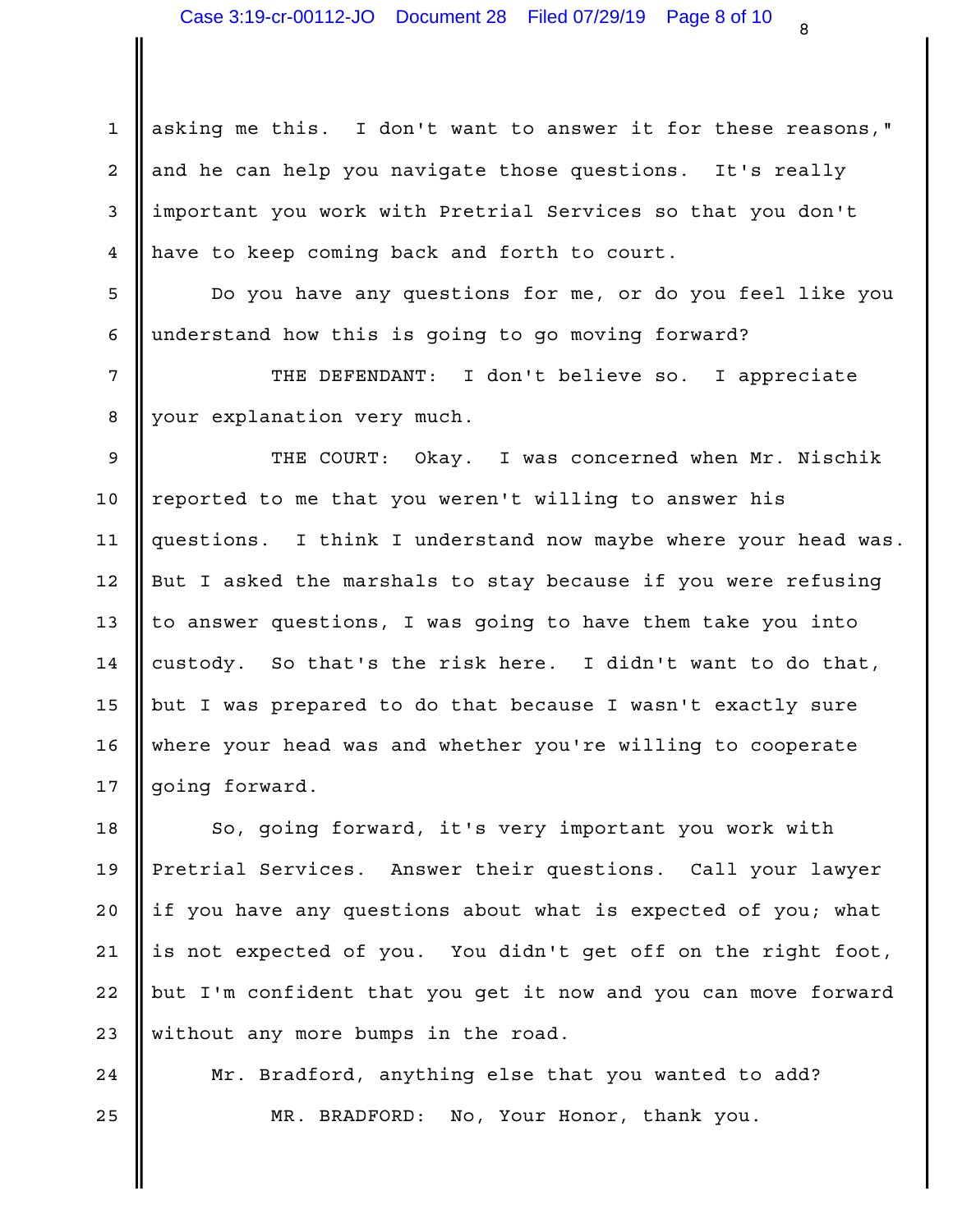THE COURT: Mr. Horst, anything further? 1 Thank you, Judge. 3 || THE COURT: Mr. Nischik, anything further? | PRETRIAL SERVICES OFFICER NISCHIK: No, Your Honor. 4 5 || I'll put together a new release order for signature. THE COURT: Okay. Thank you. 6 Mr. Stoll, I hope I don't see you again. I hope you 7 8 || continue to move forward on pretrial release, work with 9 || Mr. Nischik, and nobody wants to come back and forth here to Portland every week to answer to the Court. So I have 10 11 || confidence that this will work out better going forward. 12 || THE DEFENDANT: Unless we're requesting something of |  $13$  you. 14 || THE COURT: Certainly. That's what I'm here for. | THE DEFENDANT: Thank you very much. 15 16 || THE COURT: Thank you, Court is adjourned. (Hearing concluded.)  $2 \parallel$  MR. HORST: No.  $17$   $\parallel$ 18  $19$   $\parallel$  $20$   $\blacksquare$ 21  $\parallel$ 22  $\parallel$ 23  $\parallel$  $24$   $\parallel$  $25$   $\parallel$